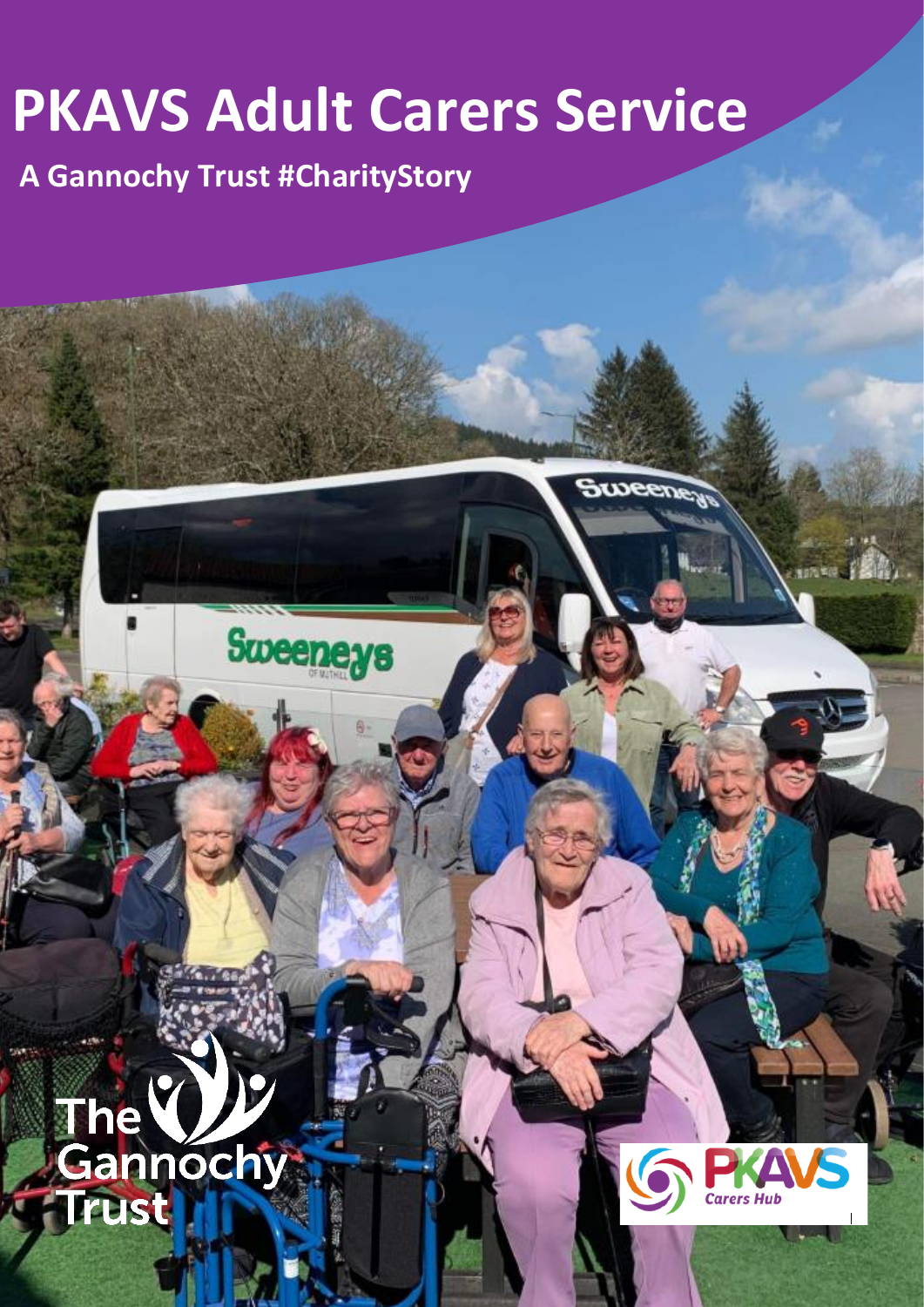As we look to build on the legacy of our founder A.K Bell - one of the great philanthropists of his time – The Gannochy Trust continues to invest in a wide range of local projects that not only address poverty and disadvantage, but also seek to improve wellbeing, health and opportunity, especially for young people. Our latest #CharityStory highlights the important work of PKAVS in shaping the future of so many people across the region.

Now celebrating its 50<sup>th</sup> year, PKAVS is a Perthshire based charity that improves the quality of life of many thousands of local people including adults with mental ill health, young and adult unpaid carers, minority communities, volunteers, the local Third Sector, and older people. Through a range of support services, PKAVS is helping individuals to overcome personal barriers and ensure they have every chance to achieve their goals in life, particularly at the times when they need it most.

The Gannochy Trust has recently provided three years of additional core funding to support PKAVS' adult carers service, which offers a range of innovative emotional and practical support services to non-paid carers. The service has seen a 40% increase in registrations from adult carers this year, largely driven by the impact of Covid on traditional support service provision and the resulting rise in the non-paid carer population. According to the Scottish Government, the number of adult carers has increases by more than 50% in two years from 729,000 to 1.1 million.

Non-paid carers are essential to the caring system, but many find it difficult to take a break, putting their own health at risk. Caring for a loved one can be a positive and sometimes rewarding experience, however carers need support to continue their role. Those that don't often suffer a downturn in their health and wellbeing, relationships, employment opportunities and financial security. This is why the work of PKAVS is so critical.

Raymond Jamieson, PKAVS Carers Hub Manager said: **"**We have witnessed a spike in non-paid carers seeking support as more people have taken on the role during lockdown, with little outside support. The resulting impact on carer's physical and mental wellbeing has been significant, with some people now unable to cope on their own. With so much demand for our services, our capacity has been stretched. This is why funding from organisations such as The Gannochy Trust is vital, as it allows us to build capacity quickly and deal with this unprecedented level of demand."

The Gannochy Trust has funded two full time support workers - Donna and Anna - enabling the charity to increase their telephone support capacity, process more registrations and upscale service provision. Once registered, carers receive an Adult Support Plan should they wish, which includes a bespoke programme of support activities and sessions over an agreed period. The plans are a critical tool in providing person centred support to carers and with each support officer working on between 8-10 support plans per month, having Anna and Donna on board significantly increases PKAVS service provision capacity.

Raymond continues: "Having Anna and Donna has been a real asset to us. We are now helping in the region of 1,500 adult carers with 40-50 referrals coming in each month. One critical service we provide is our telephone support network, an open line where carers can discuss their needs with one of our trained officers. This is an important tool to build trust with the carers, as well as giving our officers the opportunity to understand their needs. Having access to more staff means we can process a higher volume of calls and reach more people, as well as giving us the capacity to do all the follow up work which is so critical to our service."

Mr Adams is one of many adult carers to benefit from PKAVS' services over the years, and his story mirrors the struggles of many people across the country. Over the past five years, he has provided support for his partner, who suffers from a range of challenging mental health issues. As her condition deteriorated, Mr Adams had to give up his job as a long-distance lorry driver to become her full-time carer. He is now responsible for managing her food and fluid intake, helping with medication, and providing emotional support. It is a 24/7 job, leaving little time for Mr Adams to see friends or have a break to look after his own wellbeing. As a result, the role has left him feeling tired, stressed, and isolated.

Mr Adams has never received any support until he discovered PKAVS. Today he receives regular advice, support, and information from a dedicated support officer, and engages in a range of activities and groups to help with his own wellbeing. He now knows he is not alone and can get regular support from PKAVS and his peers when he needs it.